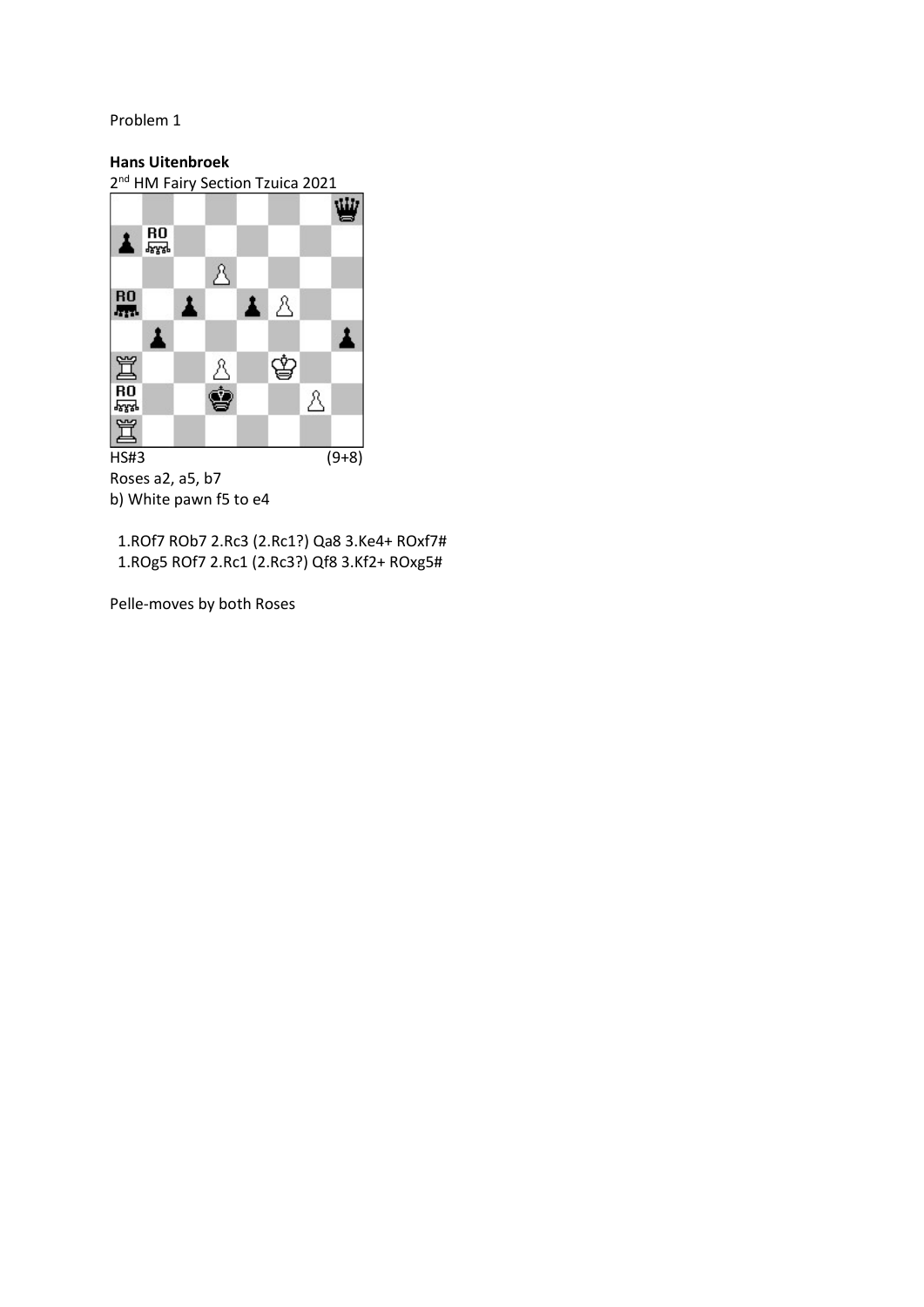## Hans Uitenbroek

3nd Place Nunspeet 2019



2 solutions

Grasshopper b1, g3, h3 Rookhopper c7 Bishopper c6 Rooklocust h5 Bishoplocust e5

1… LBxc7-b8 2.RHc7 Gb4 3.axb4 Gd6# 1… LRxh7-h8 2.Ph6 Gh1 3.Txh1 Gh5#

1… Gb4 2.axb4 Gd6 (no check) 3.~ Gf4+? 4.Gxe5! 1… Gh1 2.Txh1 Gh6 (no check) 3.~ Gh4+? 4.Gxh5!

Locusts on e5/h5 aren't the right hurdles for the Grasshopper and must therefore disappear from the line. The hurdles must be black, but first they get captured by the Locusts and play back to their line. Pinmates.

(see also nr. 4 below)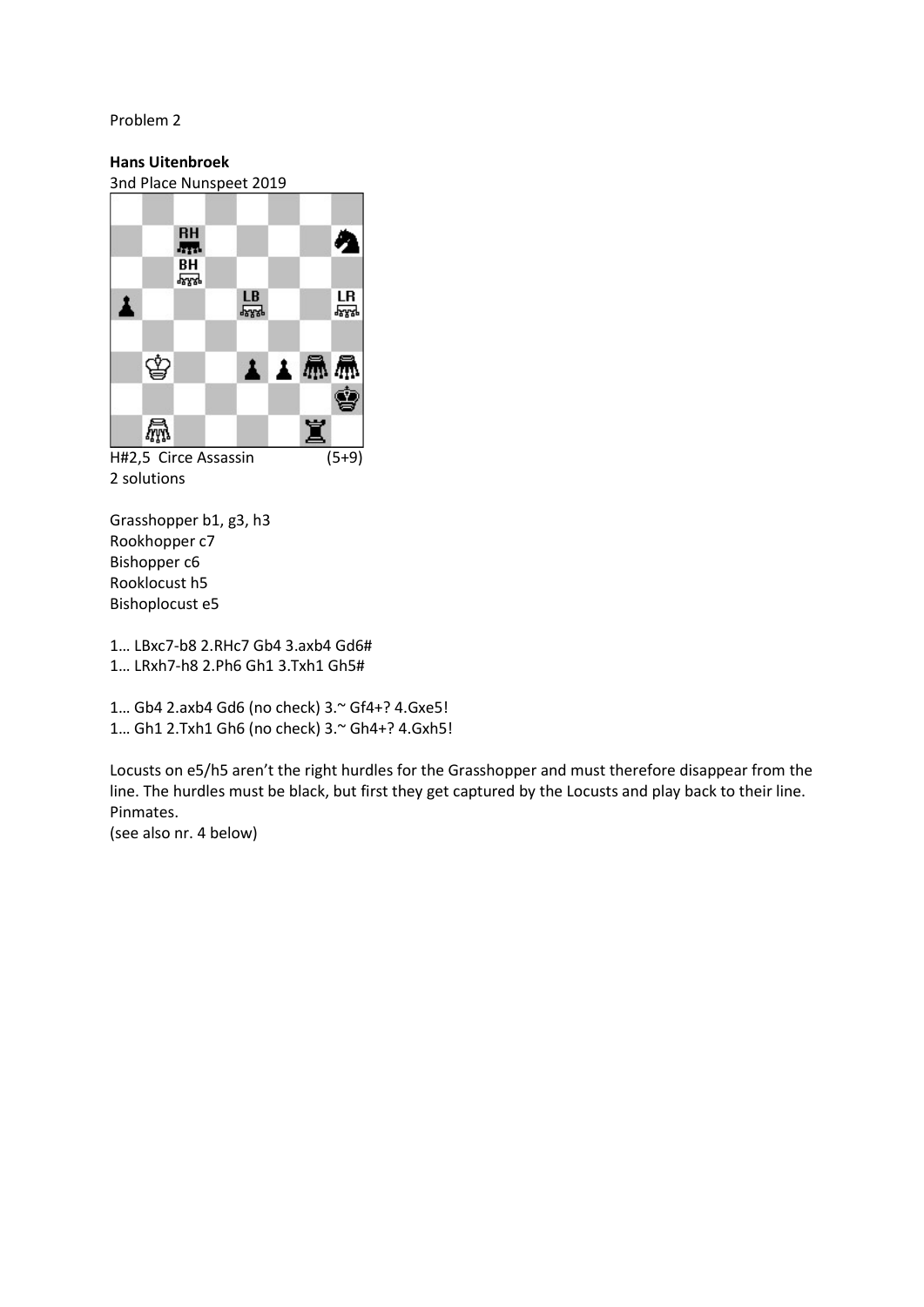## Hans Uitenbroek

F1328 Probleemblad Nr.4 2020



Nightrider: c7, c8, f7, g1, h8 Rookhopper: c2, d6, e7, h4

1.Qd5+? A Ke3! 1.Nf1? [2.Qd5# A] 1… RHd3 x 2.Qe5# B 1… RHe3 y 2.Nd2# C 1… Nh3 2.Bxf3# 1… b5 2.Qa8# 1… Nb6! 1.Qe5+? B Kd3! 1.Nc1? [2.Qe5# B] 1… RHd3 x 2.Na2# D 1… RHe3 y 2.Qd5# A 1… Se6 2.Qf5# 1… Na7 2.Nxd6# 1… b5! 1.Qc3? [2.Sg3#] 1… RHd3 x 2.Qxd3# E 1… RHe3 y 2.Qxe3# F 1… Nxe2 2.Bxf3# 1… Sf5! 1.Qc5! [2.Sg3#] 1… RHd3 x 2.Qe5# B 1… RHe3 y 2.Qd5# A 1… Nxe2 2.Bxf3#

1… Sf5 2.Qxf5#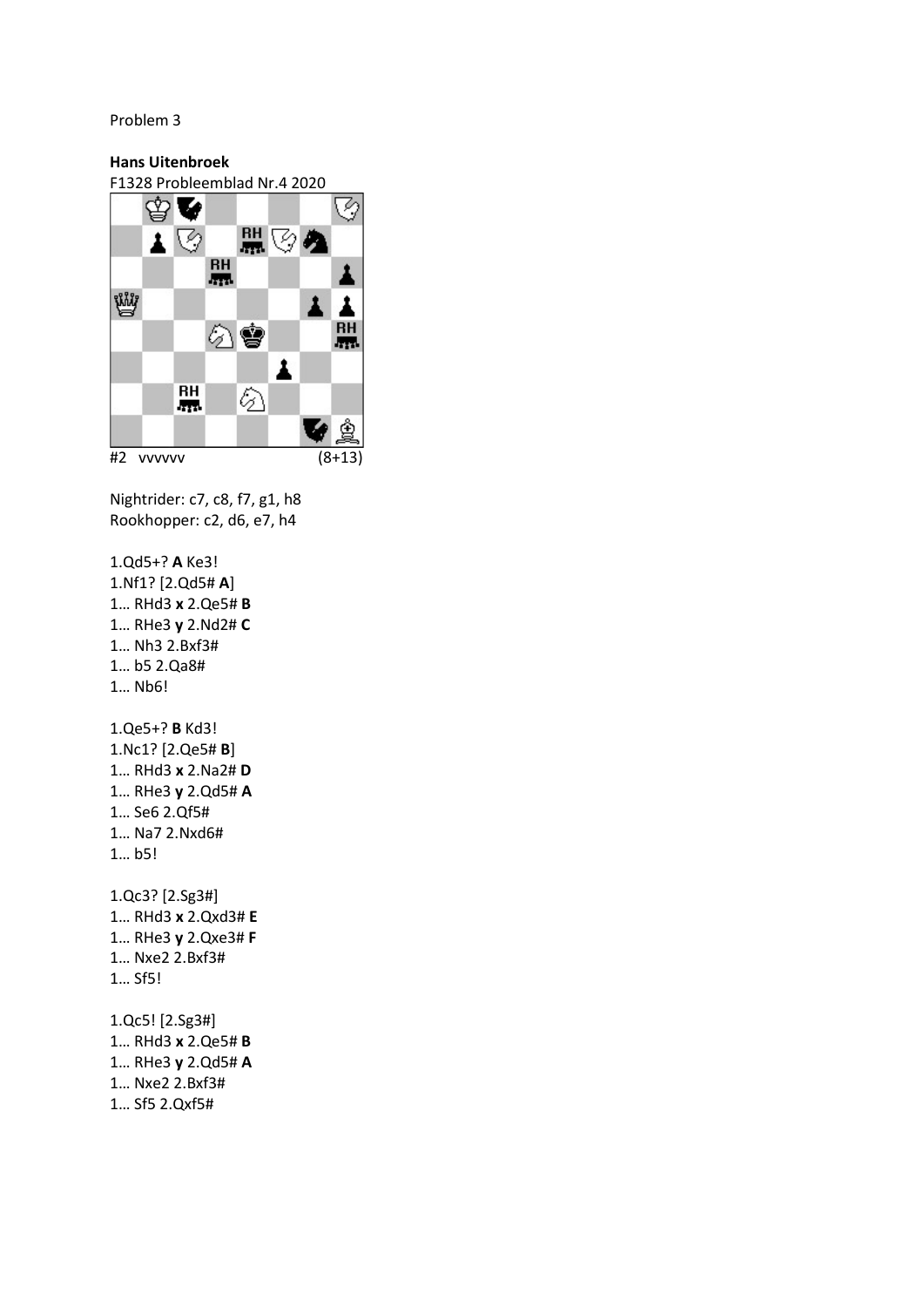## Hans Uitenbroek

F1332 Probleemblad Nr.4 2020



<sup>2</sup> solutions Grasshoppers: d1, d3, g3, h3

1.Bb8 Re5 2.Gb3 Bxb3 [+Gb8] 3.Gf4+ Ge1# 1.Qh8 Bh7 2.Gh1 Rxh1 [+Gh8] 3.Gh6+ Gf1#

1.Be5? ~ 2.Gb3 Bxb3 [+Gb8] 3.Gf4+ Gxe5! 1.Qh7? ~ 2.Gh1 Rxh1 [+Gh8] 3.Gh6+ Gxh7!

White Bishop and White Queen don't get the job done by providing a hurdle on e5/h7 for the White Grasshopper. Those hurdles must be Black. Bishop and Queen must disappear on the rebirthsquare of the White Grasshopper.

Exchange of function between White Bishop/Queen (sacrifice / pinning) Exchange of function between Black Rook/Bishop (guarding a2 / providing hurdle)